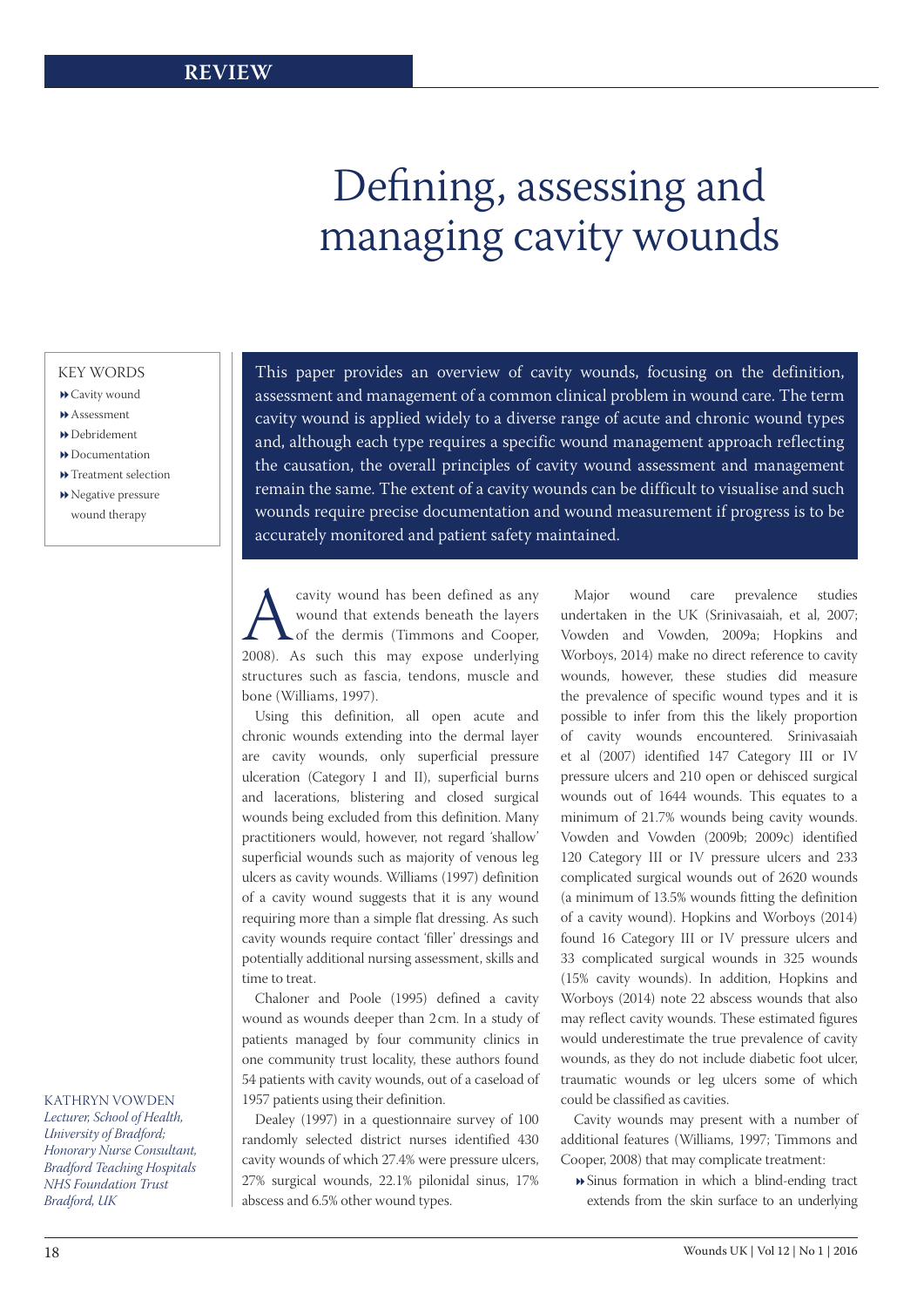# **REVIEW**

*"The same basic holistic strategy for assessment applies to all wounds and combines data on patient needs, systemic disease, anatomical location, wound descriptors and status and periwound skin condition to formulate a patient and wound specific treatment plan."*

cavity (Butcher, 1999), this may originate from an abscess cavity, from liquefaction of haematoma or tissue under intact but non-viable skin (deep tissue injury such as that caused by pressure) or following fat necrosis or infection.

- A fistula which is an abnormal passage between two epithelial surfaces that connect one viscera to another or to the body surface and may complicate abdominal wound dehiscence
- Undermining in which the dimensions of the cavity exceed those of the epidermal opening
- Bridging when partial healing occurs over a cavity wound or when partial wound breakdown occurs leaving a bridge of tissue over an otherwise dehisced wound.

These variations can make cavity wounds difficult to assess, complicated to treat and problematic to include in randomised controlled trials, as they do not form a homogenous group. For these reasons there is a lack of good level 1 evidence on which to base practice.

#### **ASSESSING CAVITY WOUNDS**

The same basic holistic strategy for assessment applies to all wounds and combines data on patient needs, systemic disease, anatomical location, wound descriptors and status and periwound skin condition to formulate a patient and wound specific treatment plan.

Defining wound descriptors for cavity wounds can be difficult. Physical measurement of cavity wounds can be challenging, undermining and the distortion of the wound caused by gaining access can make surface measurements inaccurate and depth and volume estimates problematic. For this reason, most practitioners rely on simple ruler-based linear measurements of width, breath and depth. Alternatives techniques, including photographic imaging, have been reviewed by Little et al (2009) and Vowden (1995), and commercial systems (e.g. Eykona: Fuel 3D Technologies; Silhouette<sup>®</sup>: Aranz Medical Limited) (Miller et al, 2012; Hallam et al, 2013) are now available that give both area and volume measurements and do also allow colour analysis. The accuracy of these systems is, however, still limited by the surface anatomy and curvature and the position of the wound, the position of the patient and the degree of undermining or tracking. Given the limitations of current measurement systems, it is therefore important that the wound is accurately described and that a written description is accompanied by an orientated wound diagram that includes documentation and measurement of undermining, tracking, bridging, sinuses and, if present, possible fistulae. This may be a simple clock face or a more complex detailed map. The description should also record the wound bed and exposed tissue type (e.g. muscle, bone, fascia), noting the presence of granulation tissue (healthy and friable), necrotic tissue and slough. It can be useful to note the relative percentages of each tissue type (Stremitzer et al, 2007).

The shape of the cavity wound may prevent adequate wound inspection and may prevent effective wound assessment as will the presence of slough, necrotic tissue or pooled exudate, and this may prevent accurate assessment of the true wound depth or the tissue types involved. If a full assessment cannot be achieved, this should be documented and recorded in the notes. In such situations, consideration should be given to wound debridement and, in some situations such as abscess or sinus formation, surgical intervention to lay open the wound to allow full inspection and adequate drainage and access for wound dressing (Butcher, 1999).

Reassessment, including wound measurement, should follow debridement as the wound size will increase and only when all necrotic tissue is removed will the full extent of the wound be recognised. This is particularly important when assessing pressure ulceration as ulcer category may change, particularly if the initial category was unstageable or possible deep tissue injury (National Pressure Ulcer Advisory Panel European Pressure Ulcer Advisory Panel and Pan Pacific Pressure Injury Alliance, 2014), for example a pressure ulcer may move from unstageable to Category III or IV.

In addition to the standard description of exudate (colour, volume, consistency) (World Union of Wound Healing Societies, 2007; Romanelli et al, 2010; Vowden et al, 2015) consideration should be given to possible pooling sites within the cavity wound and whether there is a specific drainage route resulting in focal periwound skin maceration. This may be influenced by the situation and position in which the patient is cared for and the patient's level of activity. Whenever possible, patients should be nursed in a way that avoids or minimises exudate pooling within the wound or encouraged to mobilise to allow and encourage drainage of exudate from the deeper recesses of the wound. A drain positioned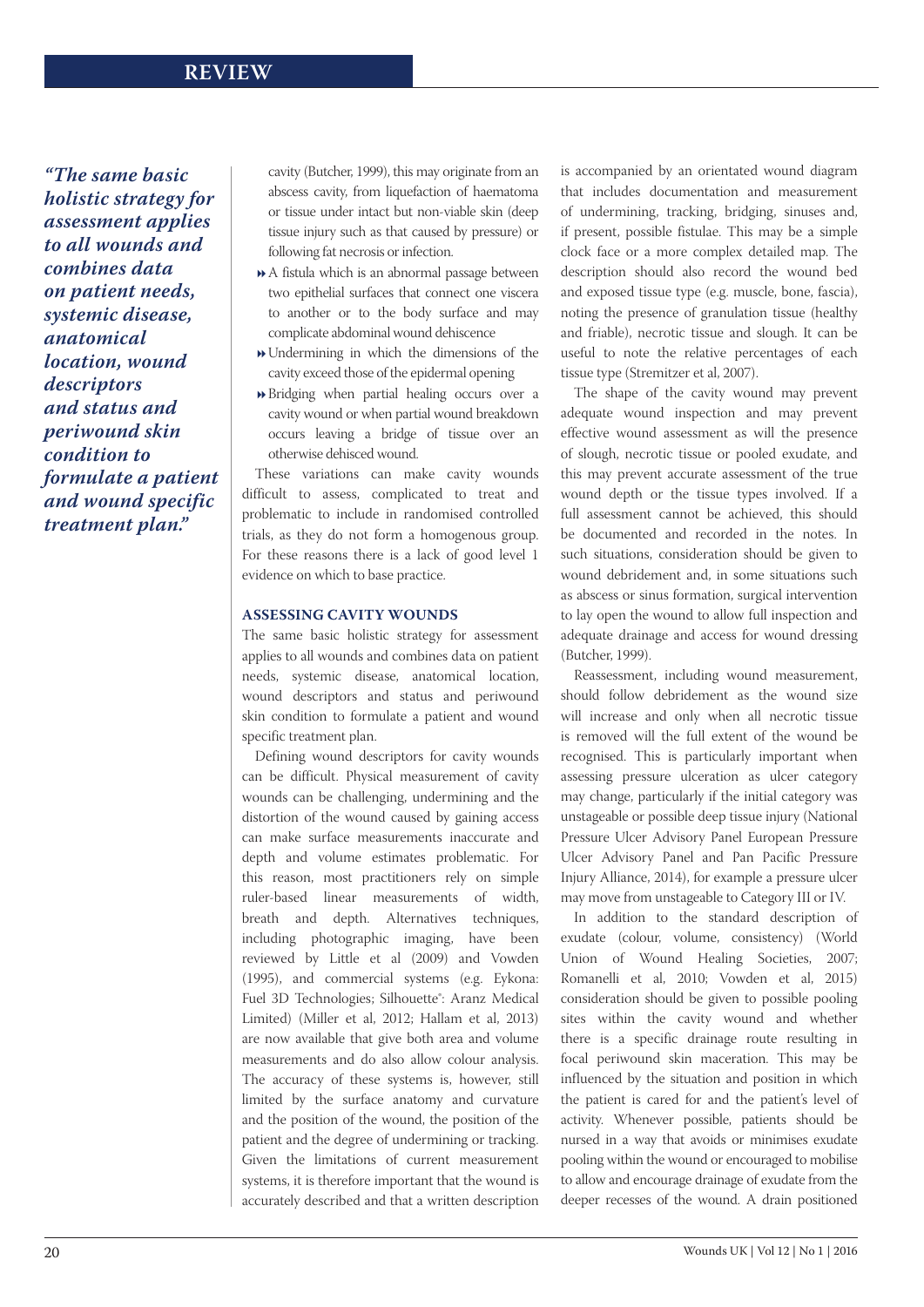into a cavity wound, particularly one with a small entry sinus may be useful to assist drainage, care should be taken to maintain a drainage route and avoid plugging of the sinus tract (Butcher, 1999). To prevent leakage and soiling dressings with appropriate absorbency and, if appropriate, antimicrobial characteristics should be chosen and dressing frequency adjusted to match exudate levels (Romanelli et al, 2010), a skin barrier product may be used to protect the periwound skin and reduce the risk of skin maceration (Guest et al, 2011).

As with any wound odour, increasing exudate levels, the wound bed status, increasing wound pain or the presence of local or system signs of sepsis such as cellulitis may indicate the presence of infection and should inform the treatment plan. Recognising the signs of infection can be challenging and there may only be subtle changes in the wound such as delayed healing, discolouration of the wound bed or friable, bleeding granulation tissue (European Wound Management Association [EWMA], 2005).

The aim of assessment is to inform a structured treatment plan that includes a rationale for action and an outcome goal for therapy, and addresses issues relating to wound causation. With the wound cause identified, measures can be taken to address this such as appropriate pressure relief and offloading, infection management such as abscess drainage. These measures should be combined with optimising management of conditions such as diabetes and addressing nutritional deficiencies and anaemia. The principles of wound management defined by the TIME (Tissue management, Infection, Moisture, Edges) framework (Dowsett, 2008; Leaper et al, 2012) are equally applicable to cavity wounds as to other wound types and should inform the sequence of treatments, actions and dressing choice.

## **CLEANSING AND DEBRIDEMENT**

Removing slough, debris and necrotic tissue from a cavity wound can be challenging and may require a modified approach to care. Necrotic tissue may be removed by sharp or surgical debridement but this needs specialist skills and frequently needs to be combined with alternative debridement techniques (Chadwick et al, 2013). Larval debridement with bagged maggots offers an effective treatment if the wound anatomy and position is suitable for larval survival, however, for the majority of wounds dressing combinations favouring autolytic debridement will be

the main method used for primary and maintenance debridement therapy (Gray et al, 2011).

If larval debridement therapy is used, it should be noted that it can cause discomfort (Mumcuoglu et al, 2012) and is contraindicated in patients with a bleeding disorder and should be used with caution when applied in areas communicating with a body cavity (Vowden and Vowden, 2014; Tweedle et al, 2014).

Irrespective of the debridement technique cavity wounds will require careful cleansing and the method chosen will largely be controlled by access to the wound cavity. Cleansing is necessary not only to remove accumulated pus, slough and exudate but also to assist in the removal of any dressing material residue. Options include mechanical cleansing and debridement using, if wound dimensions allow, an agent such as a monofilament debridement pad, wound irrigation with sodium chloride 0.9% or an antimicrobial solution such as polyhexanide or octenidine (Horrocks, 2006; Kaehn and Eberlein, 2009). Alternatives include pressurised irrigation or pulsed lavage (Shetty et al, 2014). The use of antimicrobials especially in combination with or after mechanical debriding using agents such as monofilament debridement pads may have additional advantages by disrupting biofilms, and reducing bacterial load (Horrocks, 2006; Bahr et al, 2011; Westgate, 2012; Reddersen et al, 2014; Wiegand et al, 2014). The National Institute for Health and Care Excellence (NICE) has developed guidance on the use of Debrisoft<sup>®</sup> monofilament debridement pads in both acute and chronic wounds (National Institute for Health and Care Excellence [NICE], 2014) that include reference to bacterial management.

Recent developments of negative pressure wound therapy (NPWT) have allowed the combination of instillation therapy with negative pressure wound management and this has the potential to enhance cavity wound management, reducing bacterial load and assist healing (Raad et al, 2010; Rycerz et al, 2013). As with all dressings adequate access to the cavity must be available to ensure effective use of NPWT.

#### **DRESSINGS FOR CAVITY WOUNDS**

The principles of wound dressing selection has been reviewed by Vowden and Vowden (2014) and apply as much to cavity wounds as to any other wound type.

*"The aim of assessment is to inform a structured treatment plan that includes a rationale for action and an outcome goal for therapy, and addresses issues relating to wound causation."*

A number of specific dressing properties are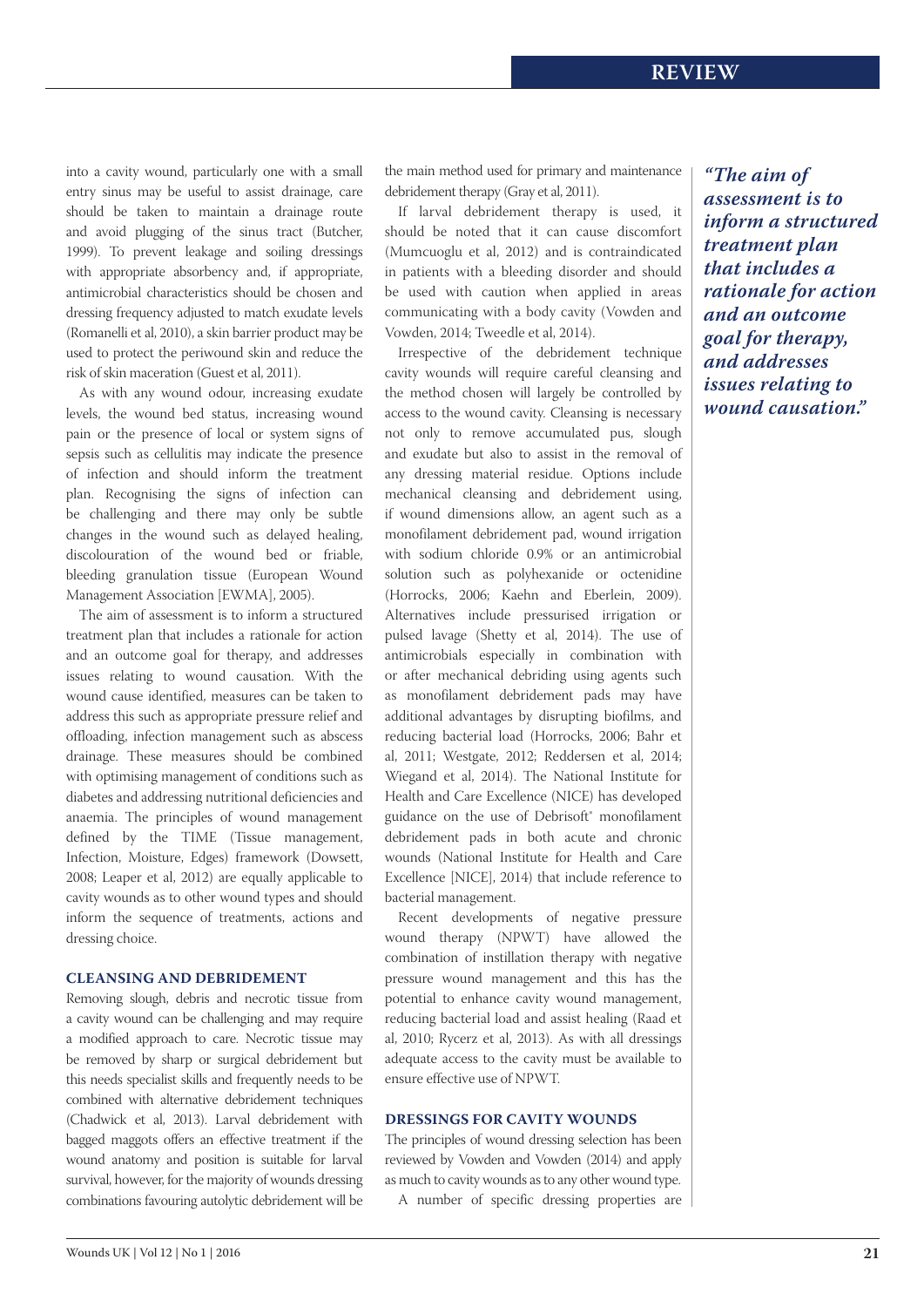# **REVIEW**

*"To avoid potential problems when dressing a cavity wound record the product(s) used, noting if it is an absorbable or non-absorbable dressing, and the location and number of pieces of each dressing product used both in words and on a supporting orientated wound diagram."*

important when selecting dressings or combinations of dressings for cavity wound, management:

- The dressing must maintain a suitable moist wound environment whilst being able to control and absorb exudate
- The dressing should assist or maintain autolytic debridement
- The dressing must facilitate free drainage of exudate
- Application and subsequent removal should, when ever possible, be pain-free
- The dressing should not shed fibres or easily fragment on removal as this may leave dressing residue as a foreign body within the cavity wound
- The dressing should not compromise the surrounding skin.

The use of gauze in chronic cavity wound management has been widely condemned while the role of gauze, as a primary dressing for open surgical wounds, remains controversial. Dinah and Adhikari (2006) highlights the paucity of robust evidence supporting dressing choice for managing open surgical wounds and cavities but suggests that surgeons should move away from the use of traditional soaked gauze dressings, in addition NICE guidance (NICE, 2008; NICE, 2014) does not support the use of gauze in surgical wound or pressure ulcer management. A suggested alternative is that surgical cavity wounds are managed with a hydrofiber or alginate (Alimov et al, 2013; Meaume et al, 2013), with or without an antimicrobial component depending on predicted bioburden, covered with a secondary dressing such as a hydrocolloid or foam dressing (Vowden and Vowden, 2014). In wounds with high exudate capillary dressings or superabsorbent dressings may be necessary (Hindhede and Meuleneire, 2012; Faucher, et al, 2012).

The role of packing, particularly in acute wound management remains controversial and there is little clear evidence supporting the widespread use of this technique other than as a method of haemostasis. O'Malley et al (2009) reported that not packing simple cutaneous abscesses did not result in any increased morbidity, and patients reported less pain and used fewer pain medications than those patients with packed wounds.

In cavity wounds, particularly those with undermining or sinus tracts dressing use should facilitate drainage and should not cause sinus tract plugging (Butcher, 1999). Bell et al (2009) emphasize the danger of over-packing wounds, indicating that to do so can result in a reversal of the wound healing process. In some situation a drain or tube may be useful to allow free drainage and prevent premature closure of the sinus opening in the skin (Butcher, 1999).

The advent of negative pressure wound therapy (NPWT) in the 1990s has progressively changed both acute and chronic cavity wound management (Rycerz et al, 2012). Although recognised as an effective method of care, traditional NPWT requires careful wound bed preparation, with adequate debridement and infection control, prior to the instigation of therapy and should be seen as a phase in wound management designed to prepare a wound for surgical closure or conventional dressing management.

Irrespective of the dressing material chosen the management of cavity wounds requires careful documentation if complications and their potential medico-legal consequences are to be avoided. Inadequate initial or subsequent assessments may fail to recognise deep infection, such as osteomyelitis, and failure to adequately document dressing usage may result in retained dressing material, which may act as a foreign body and cause delayed or non-healing, persistent infection, worsening wound pain, increasing exudate production, sinus formation or late recurrent wound breakdown. The presence of implanted foreign material such as a joint prosthesis, mesh or arterial bypass graft in proximity to a cavity wound requires urgent surgical review as does suspicion of deep infection or retained dressing material. Leijnen and Steenvoorde (2008) and Mazoch and Montgomery (2015) describe cases where NPWT foam dressing was retained leading to wound complications and the need for further surgical intervention.

To avoid potential problems when dressing a cavity wound record the product(s) used, noting if it is an absorbable or non-absorbable dressing, and the location and number of pieces of each dressing product used both in words and on a supporting orientated wound diagram. When tailoring a dressing ensure that the product is suitable for cutting and do not cut the product over the wound to avoid potentially contaminating the wound with loose fibres or foam. Record if a non-adherent wound interface layer has been used in combination with an absorptive dressing or with a NPWT wound filler. With cavity wounds documentation should always assist the next person to dress and evaluate progress of the wound.